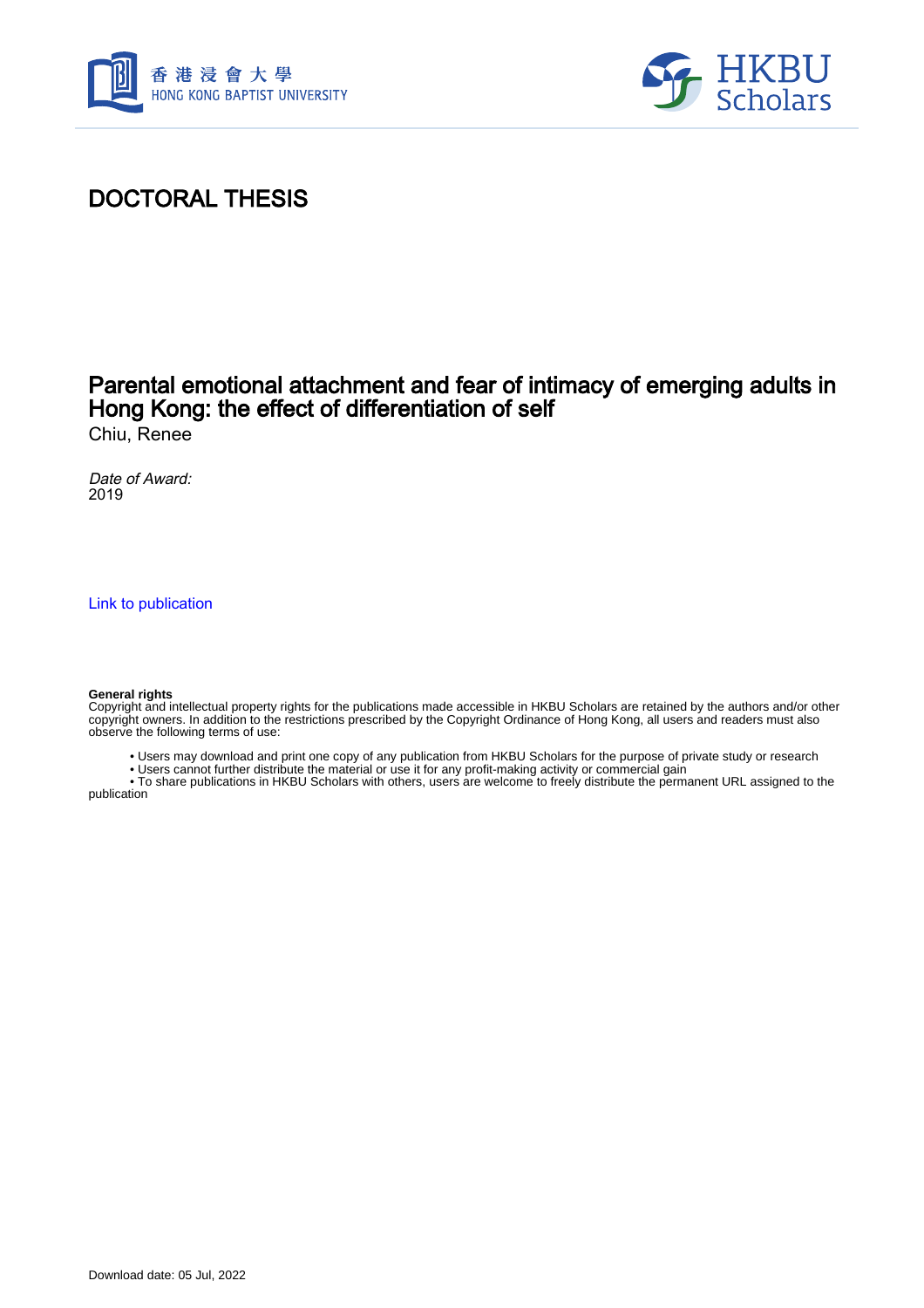### **Abstract**

<span id="page-1-0"></span>Emerging adulthood has been described as a distinctive stage of life between adolescence and young adulthood, in which the hallmark of development is signified by the achievement of intimacy in romantic relationships. From a family systems perspective, the degree to which parents have resolved their own emotional attachment contributes to the capacity of emerging adults to develop intimacy in romantic relationships without inhibition from fear of closeness.

This study empirically examines the relationship between parental emotional attachment and the fear of intimacy of emerging adults by exploring the mediating role of differentiation of self. One of the most important and original contributions of this study is the development and validation of the Parental Emotional Attachment Scale (PEAS) which measures the intensity of parental emotional attachment.

This study applies a mixed-methods sequential exploratory design with four samples of emerging adults in Hong Kong. First, interviews (*N=*24; *Mage=*23.6; 54% female) are conducted to explore the variations in subjective experiences with family of origin and fear of romantic intimacy. Building on the qualitative data from the interviews, the PEAS is developed through two pilot studies with two separate samples (combined *N=*551;  $M_{age}$ =20.6; 61% female). The PEAS is validated and then applied in the main study (*N=*755; *Mage*=21.8; 55.4% female).

An exploratory factor analysis yields four factors with 34 items, including Parental Emotional Fusion, Parental Emotional Separateness, Parental Emotional Over-functioning and Parental Emotional Projection, which explain for 46.81% of the total variance. The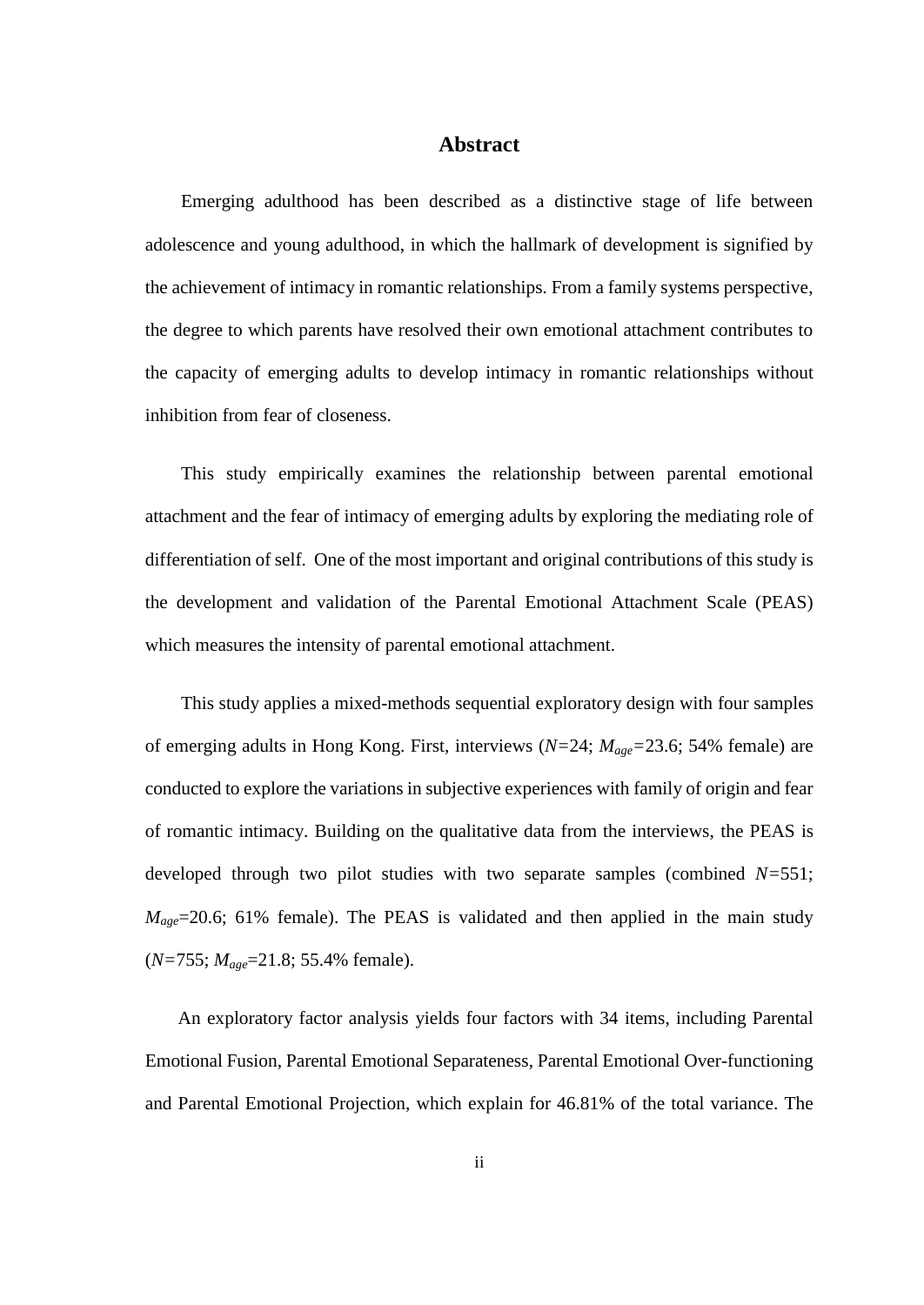four-factor structure is confirmed by using a confirmatory factor analysis. The results indicate substantial correlations between the PEAS and the Chinese version of the State-Trait Anxiety Inventory, which supports the convergent validity of the PEAS. The results also show that the PEAS has sufficient reliability (Cronbach's alpha= .89) and validity to support its application in the Hong Kong Chinese population.

Concurrently, it is found that parental emotional attachment is negatively correlated with the level of differentiation of self, and positively correlated with the fear of intimacy. In addition, differentiation of self significantly mediates the relation between parental emotional attachment and fear of intimacy. Finally, a hierarchical regression analysis reveals that parental emotional over-functioning, emotional cutoff and emotional fusion with family are predictive of the fear of intimacy.

The overall findings highlight differentiation of self as an underlying mechanism through which parental emotional attachment affects the level of fear of intimacy of emerging adults. Besides, emerging adults who experience greater parental emotional over-functioning, emotional cutoff and emotional fusion with family show higher levels of fear of intimacy. These findings jointly imply the importance for emerging adults to differentiate from their family of origin by balancing closeness and separateness, bridging emotional distance, reducing emotional cutoff and recognizing their own adaptive patterns in relationships, which serve as a practical framework for the future development of relationship education and counseling of emerging adults in Hong Kong.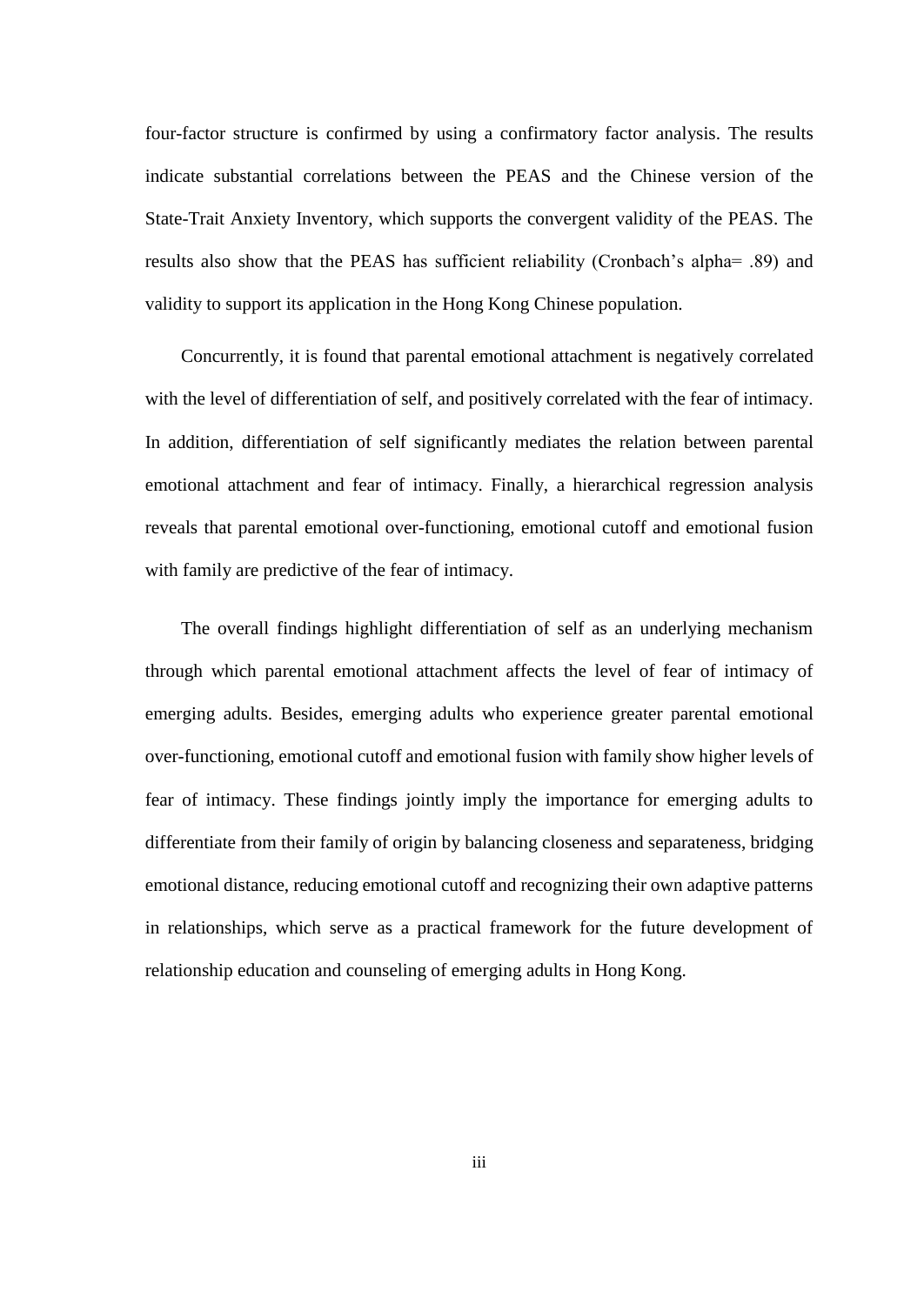## **Table of contents**

<span id="page-3-0"></span>

| <b>Declaration</b>                                                                                                                 | $\mathbf{i}$   |
|------------------------------------------------------------------------------------------------------------------------------------|----------------|
| Abstract                                                                                                                           | ii             |
| <b>Acknowledgements</b>                                                                                                            | iv             |
| <b>Table of contents</b>                                                                                                           | vi             |
| List of tables                                                                                                                     | $\mathbf X$    |
| <b>List of figures</b>                                                                                                             | xi             |
| List of acronyms and abbreviations                                                                                                 | xii            |
| <b>Chapter 1. Introduction</b>                                                                                                     | 1              |
| 1.1 Theoretical Lens: Bowen Family Systems Theory                                                                                  | $\overline{2}$ |
| 1.2 Parental Over-involvement and Its Impact                                                                                       | 3              |
| 1.3 Research Gaps                                                                                                                  | 4              |
| 1.4 Purpose of Study                                                                                                               | 6              |
| 1.5 Research Questions                                                                                                             | 9              |
| 1.6 Significance of Study                                                                                                          | 10             |
| 1.7 Outline of Thesis                                                                                                              | 11             |
| <b>Chapter 2. Romantic Relationships in Emerging Adulthood</b>                                                                     | 13             |
| 2.1 Emerging Adulthood in Cultural Context of Hong Kong                                                                            | 14             |
| 2.2 Romantic Relationships during Emerging Adulthood                                                                               | 19             |
| 2.3 Family Influence and Capacity for Romantic Intimacy                                                                            | 28             |
| 2.4 Summary                                                                                                                        | 34             |
| <b>Chapter 3. Differentiation of Self during Emerging Adulthood: The Impact of Intense Parental</b><br><b>Emotional Attachment</b> | 36             |
| 3.1 Bowen Theory and Emerging Adulthood                                                                                            | 37             |
| 3.2 Pseudo Maturity: The Role of Emotional Fusion and Emotional Cutoff.                                                            | 49             |
| 3.3 Parental Over-involvement during Emerging Adulthood                                                                            | 55             |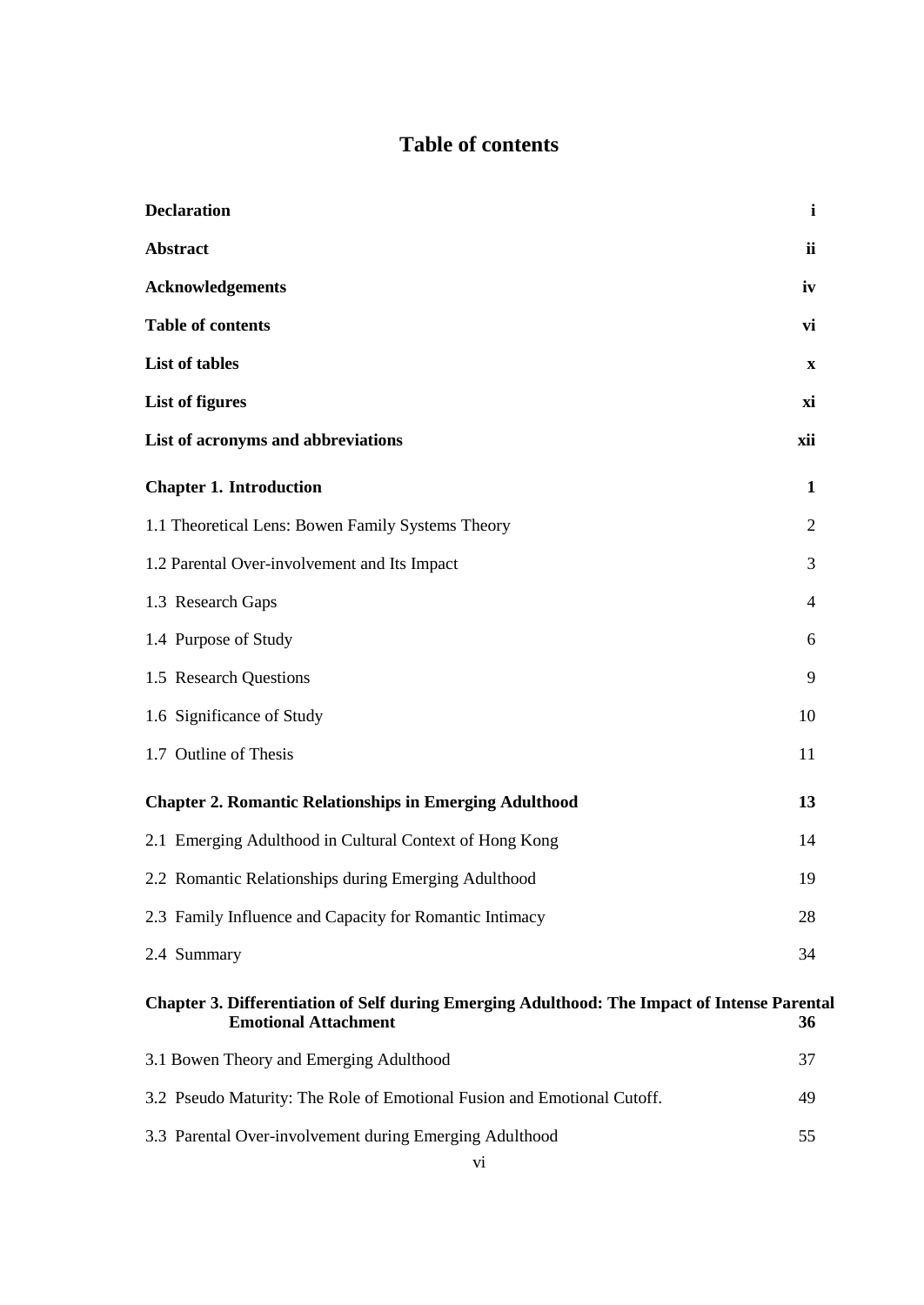| 3.4 Too Much or Too Little Attachment                                                                                         | 62  |
|-------------------------------------------------------------------------------------------------------------------------------|-----|
| 3.5 Understanding Intimate Relationships of Emerging Adults through the Multigenerational Lens of<br>Bowen Theory 69          |     |
| 3.6 Summary                                                                                                                   | 76  |
| <b>Chapter 4. Parental Emotional Attachment and Fear of Intimacy: The Mediating Role of</b><br><b>Differentiation of Self</b> | 93  |
| 4.1 Conceptual Framework                                                                                                      | 79  |
| 4.2 Hypothesized Factors for Parental Emotional Attachment Scale                                                              | 80  |
| 4.3 Parental Emotional Attachment and Chronic Anxiety                                                                         | 84  |
| 4.4 Demographic Factors and Parental Emotional Attachment                                                                     | 84  |
| 4.5 Parental Emotional Attachment and Differentiation of Self.                                                                | 88  |
| 4.6 Parental Emotional Attachment and Fear of Intimacy                                                                        | 89  |
| 4.7 Differentiation of Self and Fear of Intimacy                                                                              | 89  |
| 4.8 Mediating Role of Differentiation of Self                                                                                 | 90  |
| 4.9 Predictive Variables and Fear of Intimacy                                                                                 | 90  |
| 4.10 Summary                                                                                                                  | 91  |
| <b>Chapter 5. Research Methodology</b>                                                                                        | 93  |
| 5.1 Mixed Methods Research Design                                                                                             | 93  |
| 5.2 Substantive Validity Phase: Development of Pool of Items for PEAS                                                         | 105 |
| 5.3 Structural Validity Phase: Development of PEAS through Two Pilot Studies                                                  | 114 |
| 5.4 External Validity Phase: Validation of PEAS                                                                               | 119 |
| 5.5 Summary                                                                                                                   | 132 |
| <b>Chapter 6. Development and Validation of Parental Emotional Attachment Scale</b>                                           | 134 |
| 6.1 Development of Parental Emotional Attachment Scale                                                                        | 134 |
| 6.2 Conceptualization and Operationalization of Parental Emotional Attachment.                                                | 136 |
| 6.3 Substantive Validity Phase: Preliminary Study                                                                             | 138 |
| 6.4 Structural Validity Phase                                                                                                 | 141 |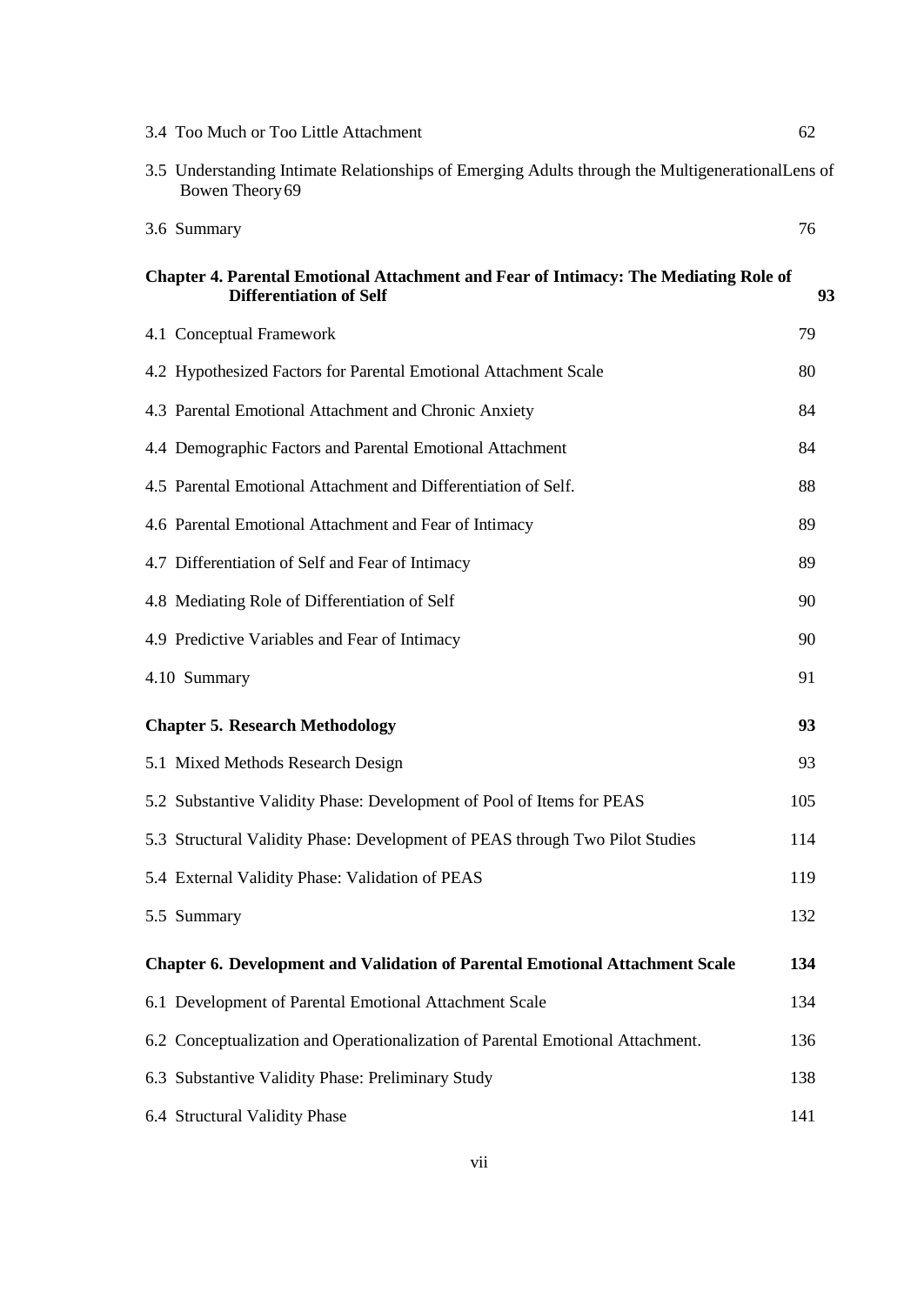| 6.5 Summary                                                                                                                                   | 157 |
|-----------------------------------------------------------------------------------------------------------------------------------------------|-----|
| <b>Chapter 7. Results of Main Study</b>                                                                                                       | 158 |
| 7.1 External Validity Phase: Validation of PEAS                                                                                               | 158 |
| 7.2 Socio-demographic Factors and PEAS                                                                                                        | 167 |
| 7.3 Mean and Standard Deviation of Scores of Parental Emotional Attachment, Level of<br>Differentiation of Self and Level of Fear of Intimacy | 169 |
| 7.4 Correlations among Parental Emotional Attachment, Differentiation of Self and Fear of Intimacy<br>171                                     |     |
| 7.5 Correlations among PEAS Subscales and Differentiation of Self Inventory and Fear of Intimacy<br>Scale                                     | 172 |
| 7.6 Correlations between PEAS Subscales and C-DSI Subscales                                                                                   | 173 |
| 7.7 Correlations between PEAS subscales and C-FIS subscales                                                                                   | 174 |
| 7.8 Mediating Effect of Differentiation of Self in Relationship between Parental Emotional<br>Attachment and Fear of Intimacy                 | 175 |
| 7.9 Predictive Effects of Socio-demographic Variables, Parental Emotional Attachment, and<br>Differentiation of Self on Fear of Intimacy      | 178 |
| 7.10 Summary                                                                                                                                  | 181 |
| <b>Chapter 8. Discussions and Limitations</b>                                                                                                 | 185 |
| 8.1 Parental Emotional Attachment Scale                                                                                                       | 185 |
| 8.2 Parental Emotional Attachment and Differentiation of Self                                                                                 | 197 |
| 8.3 Parental Emotional Attachment and Fear of Intimacy                                                                                        | 205 |
| 8.4 Mediating and Predictive Roles of Differentiation of Self                                                                                 | 214 |
| 8.5 Limitations and Future Directions                                                                                                         | 218 |
| 8.6 Summary                                                                                                                                   | 223 |
| <b>Chapter 9. Conclusion and Implications</b>                                                                                                 | 224 |
| 9.1 Theoretical Implications                                                                                                                  | 225 |
| 9.2 Implications for Social Work and Clinical Practices                                                                                       | 228 |
| 9.3 Conclusion                                                                                                                                | 245 |
| <b>APPENDIX A Guiding Questions for Semi-structured Interview</b>                                                                             | 247 |